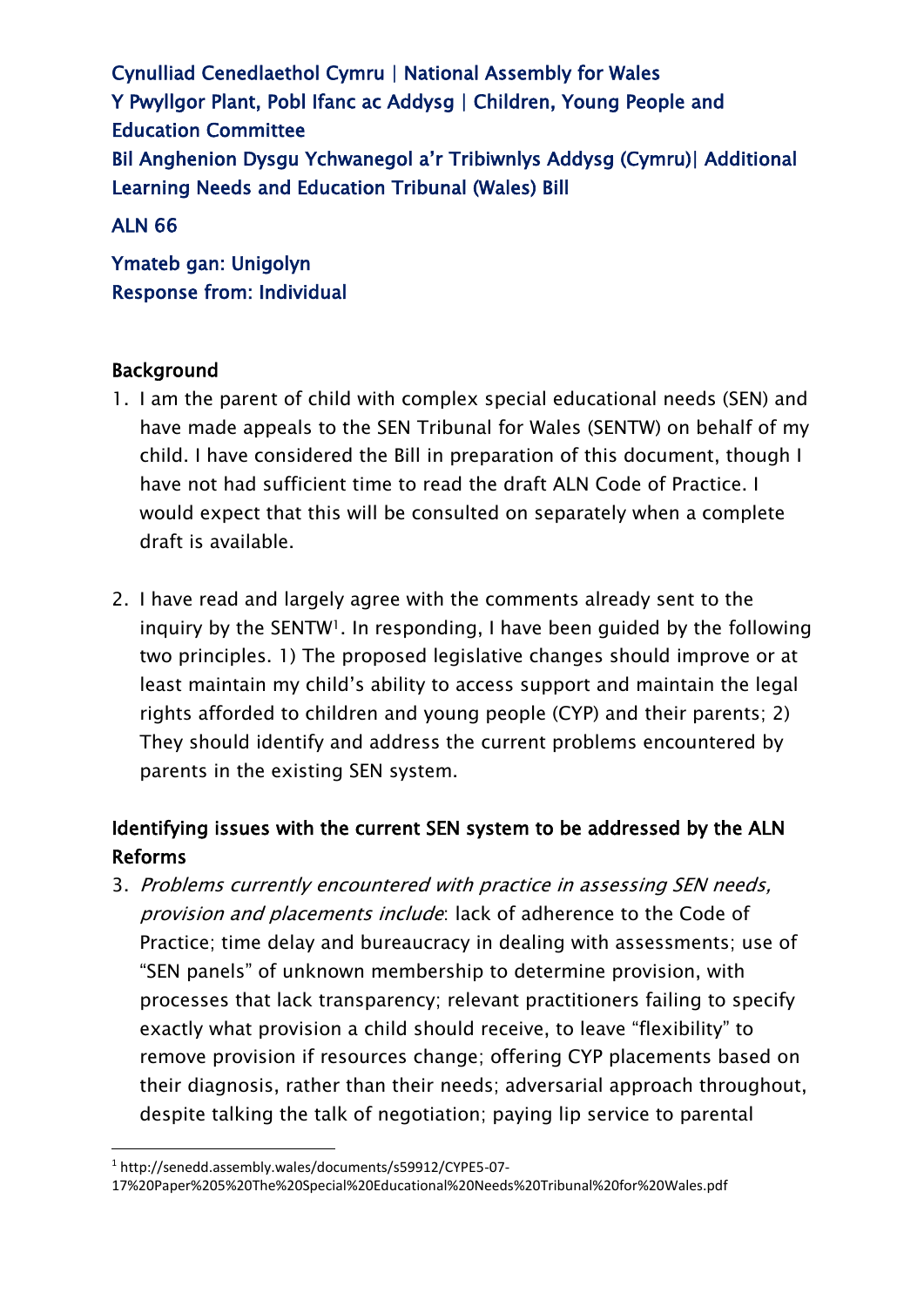involvement, while ignoring their input; unwillingness to innovate by providing access to alternative evidence-based SEN provision, even where these alternatives are demonstrably more efficient and cost-effective for an individual child e.g. provision based on Applied Behaviour Analysis (ABA) interventions.

- 4. *Issues with the current SENTW Appeal process include*: insistence that tribunals are parent-friendly, informal "inquisitorial" processes, when they are highly adversarial and formal legal processes; lack of appropriate, free to access legal support for parents before, during and after the Tribunal appeal process; lack of independent assessment of children leads to parents having to commission independent experts to prepare professional reports to provide evidence for their case, which are very costly e.g. £1.5-2.5k for an educational psychology assessment report, plus another £1-2k for a Tribunal appearance as a witness (NB most CYP with complex needs will need multiple reports from different specialists) which is beyond the means of most parents and should be available irrespective of ability to pay; lack of feedback to SENTW on the consequences of the decisions it has taken, to inform future decision making.
- 5. Problems with securing the provision in the Statement include: statement wording is too vague to enforce the Statement when the provision is inadequate; lack of means to enforce provision, other than judicial review which is not available in almost all cases, either due to weak statement wording or prohibitive expense (legal aid is not generally available); problems for parents accessing information about what provision is being made by schools and healthcare providers for CYP, even where subject access requests are made.
- 6. Because of such issues as these (and others), only the most tenacious parents with access to professional support will attempt to question poor SEN practice and make appeals to SENTW. One should also remember that parents of disabled children are already battling many other systems for support for their children (e.g. social services, Department for Work and Pensions, etc.), as well as dealing with the additional demands that their children make on family life generally. As a result, only the most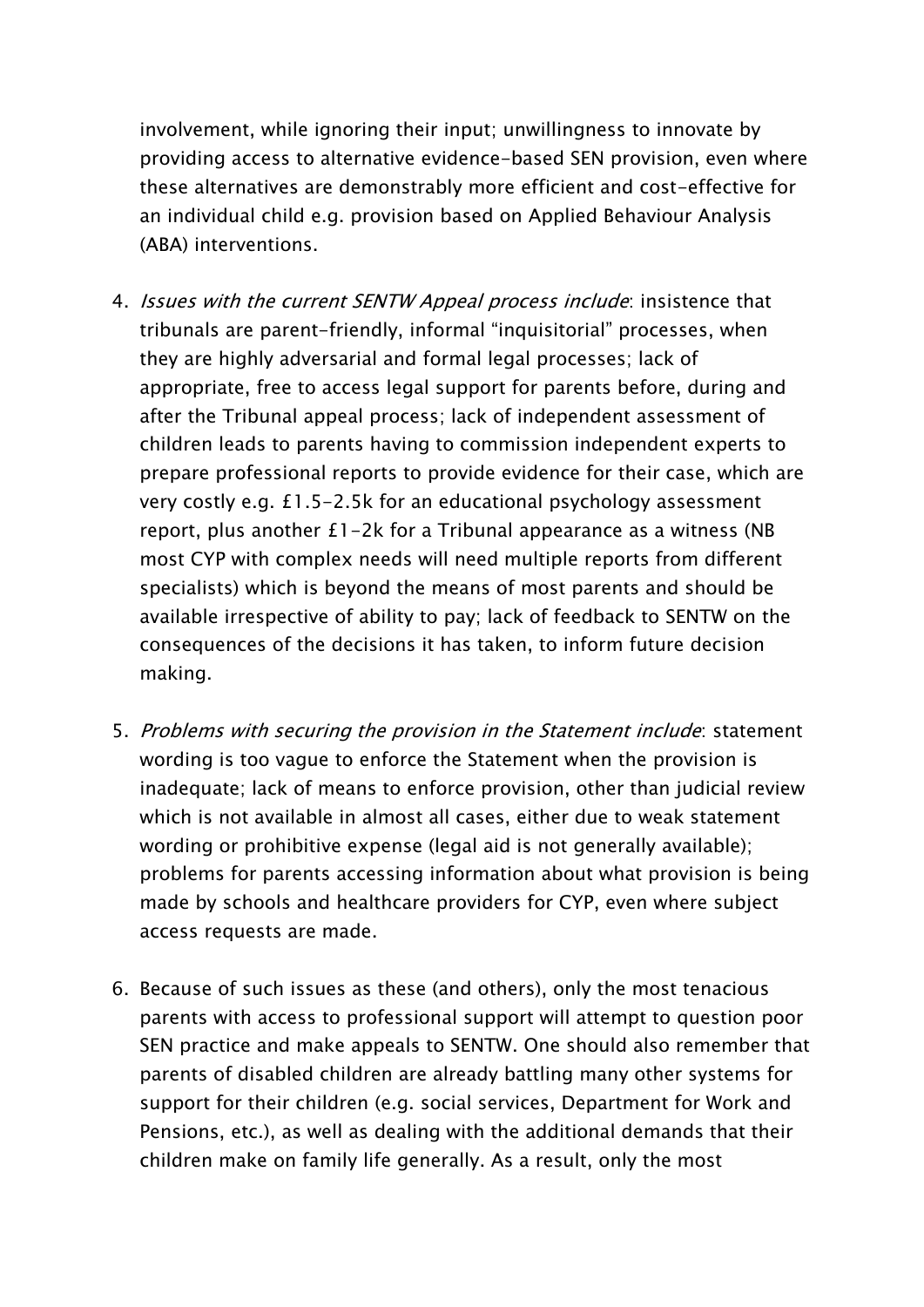determined will realise that they are legally entitled to adequate SEN provision, let alone find the time, energy and resources to attempt to secure it. What is needed is a system that involves CYP/parents as "experts by experience" in ALN and provides a level playing field for all to challenge poor ALN decisions, irrespective of their ability to pay or personal circumstances.

7. The basis for the ALN reforms is that the existing legislation is "no longer fit for purpose". <sup>2</sup> As the parent of a child with complex SEN, I cannot disagree with this more. While any administrative system is imperfect, the reasons that the current system does not work effectively, in my view and from our direct experience, is largely due to the manner in which institutions within the system have chosen to implement the provisions. Of particular note is the widespread failure to consider parents and CYP as "experts by experience" in SEN processes and the lack of transparency in decision making. I would strongly suggest that the Bill in its current form would not address these issues. I remain unconvinced that the "Transformation Programme" will effect the necessary cultural change, particularly the need for greater transparency and candour, given the lack of parental representatives involved to provide a "user" perspective3. It also seems that the proposed reforms also remove existing legal rights from children and their parents, while introducing new potential for obfuscation and delay.

## Educational rights not needs

8. "Additional learning needs" is a weak term and the issue is one of the right of disabled children/young adults to a decent education and to suitable provision (across health, education and social care) to make this happen. The opportunity has been missed to change the discourse around provision for disabled children and young adults to one of "rights" rather than "needs". This has long been argued for by those campaigning for the rights of disabled children to equality of opportunity in

<sup>1</sup> <sup>2</sup> Draft Additional Learning Needs and Education Tribunal (Wales) Bill: Draft Explanatory Memorandum, p10. <sup>3</sup> Personal communication (dated 16 December 2016) from Rhiannon Davies, ALN Transformation Manager, confirmed that the ALN Special Interest Group is "a joint working group between Welsh local authority education departments and the Welsh Government, with representation from local health boards, the Association of Directors of Social Services and the further education sector, with a remit to help identify and agree strategic operational approaches that can be adopted nationally. The ALN-SIG is chaired by Gareth Morgans, Chief Education Officer, Carmarthenshire County Council."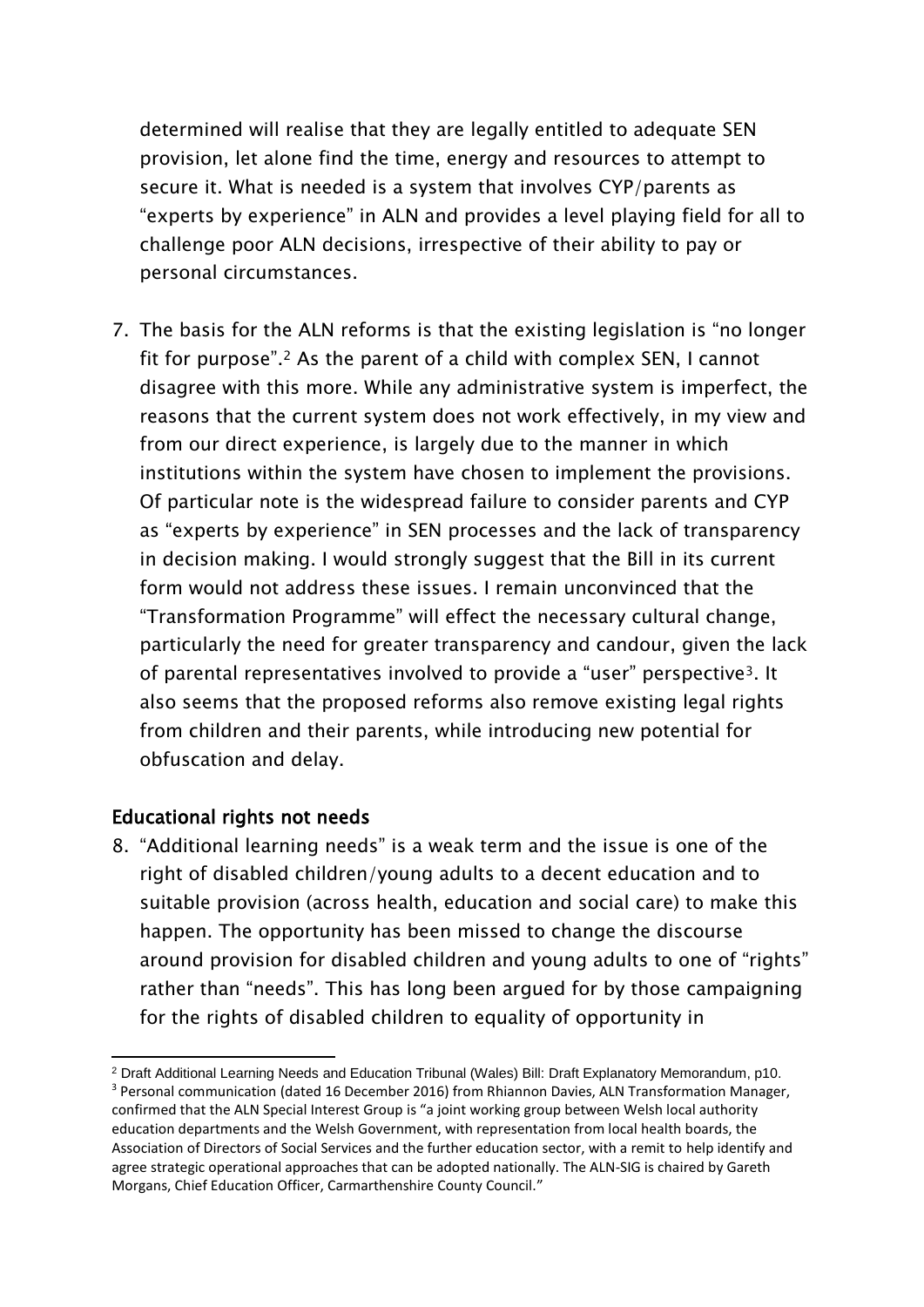education4. The argument is that a discourse based on needs is exclusionary by its very nature and that a system based on asserting disabled children's rights would be more empowering and inclusive.

# Leaving important details out of the Bill for inclusion in the ALN Code of **Practice**

9. It is of great concern that very crucial and fundamental details have been omitted from the Bill and left for the Code of Practice. The Code of Practice will not face the same rigorous scrutiny as legislation does on amendment. Crucial issues such as the format of IDPs, timescales for assessment of ALN and issuing IDPs should be set out in legislation and not set out in the Code.

# The Bill will result in erosion and loss of existing rights for CYP and their parents

10. Rights of CYP with complex needs to be included in mainstream: <sup>s</sup>ection 45(2) of the Bill states that parental preference for a mainstream setting will not apply when "[…] educating the child otherwise than in a mainstream maintained school is appropriate in the best interests of the child and compatible with the provision of efficient education for other children". This appears to allow LAs/schools to argue that a child must have a special school placement if the decision passes an undefined "best interests" test and is administratively easier. In comparison with current legislation, the Bill seems to significantly weaken the position of parents who want their children to receive an inclusive education at their local school, to achieve better social integration into their local community. Essentially, the burden of proof is reversed so that now parents must prove that a mainstream placement would be in the child's best interests, instead of the current situation where LAs must show (with a high bar) that it is either not compatible with the efficient education of other pupils or it is not possible to make reasonable adjustments to allow the child to attend. This section should be reconsidered for removal from the Bill: it appears to allow for discrimination on the grounds of disability, which is incompatible with other legal rights of CYP with SEN.

<sup>4</sup> See for example RUNSWICK-COLE, K and HODGE, N (2009). Needs or rights? A challenge to the discourse of special education. British Journal of Special Education, 36 (4), 198-203.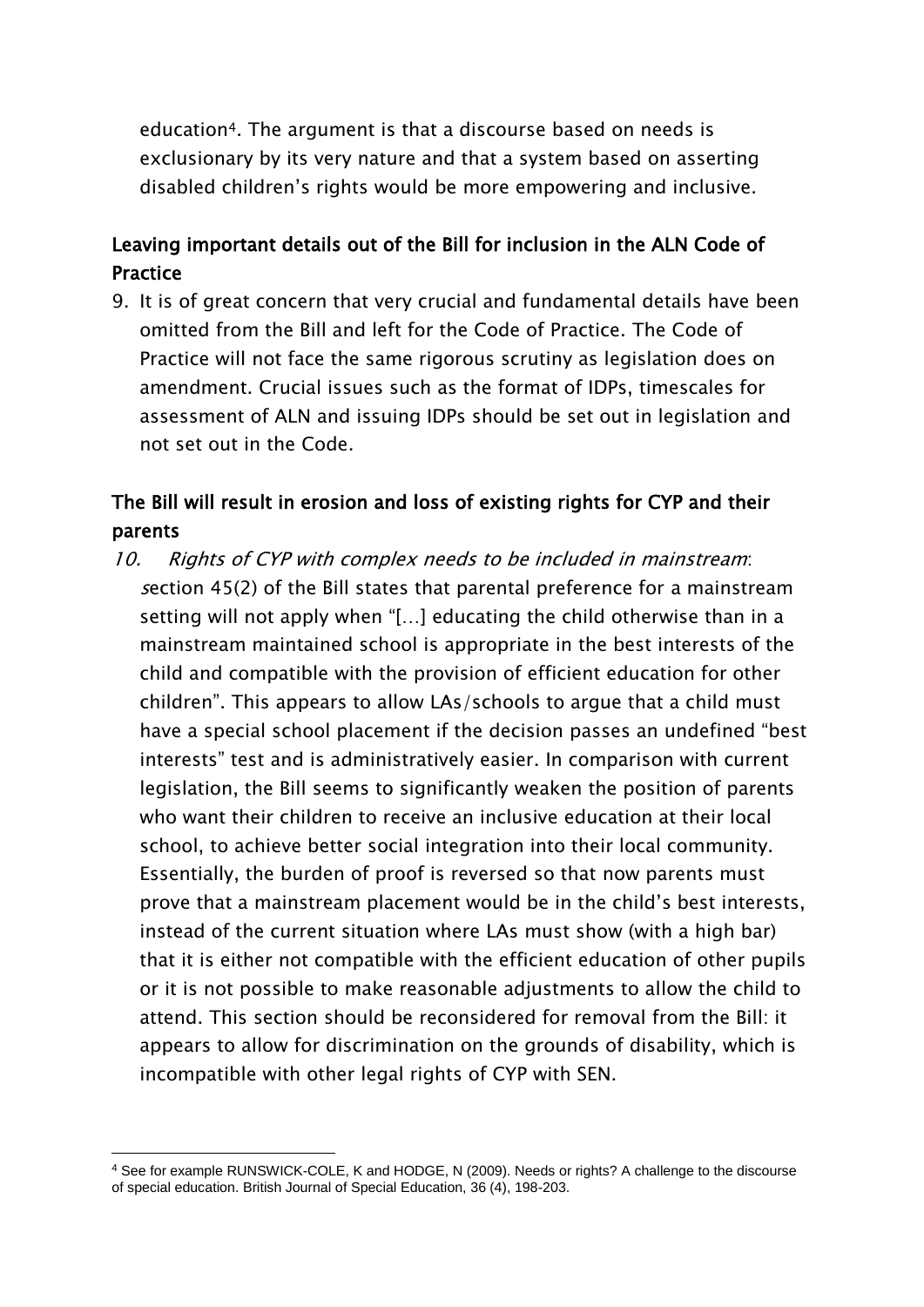- 11. Parental preference for a named school appears to be undermined: the process by which a school is named in an IDP is unclear and seems to remove established legal principles of presumption in favour of parental preference. These principles must be reinstated. The process should be set out in the Bill and not left to the Code of Practice to establish. Parents of children with statements currently have a right to appeal against a refusal to comply with their parental preference to SENTW, if the school or setting otherwise than at school (including home-based provision) that they think best meets their child's needs is not named in the statement.
- 12. Removal of automatic rights of parental involvement in educational decisions: the Bill seems to have removed the rights of parents to bring appeals to SENTW for CYP between the ages of 16-19. For CYP with complex SEN who will be likely to remain dependent on parents and to lack capacity, this seems perverse. Parents should retain their rights to appeal. This should also be extended to 25 years for clarity.

## Principle of replacing the three-tier system with IDPs for all CYP with SEN from 0-25 years

- 13. Extending the age range from 0-25 years is welcome, though without additional funding, this will inevitably reduce the funding available to individual children and will affect those with complex SEN disproportionately and adversely. It is also unclear how IDPs can be prepared for CYP aged 0-3 and 16-25 and who will fund the provision.
- 14. Since the need for learning and support will not stop at 25 years for CYP with complex SEN, it would also be prudent to consider how provision will be kept in place as they enter adult services. At the moment, parents describe CYP with complex SEN "falling off the edge of a cliff" as they enter adult services. Moving this cliff edge from 19 to 25 years, without considering how best to resolve this issue, represents a lost opportunity to strengthen support for the most vulnerable people with complex SEN.
- 15. The extension of IDPs to cover all CYP with ALN also represents a significant change. First, the need to produce an IDP for all of these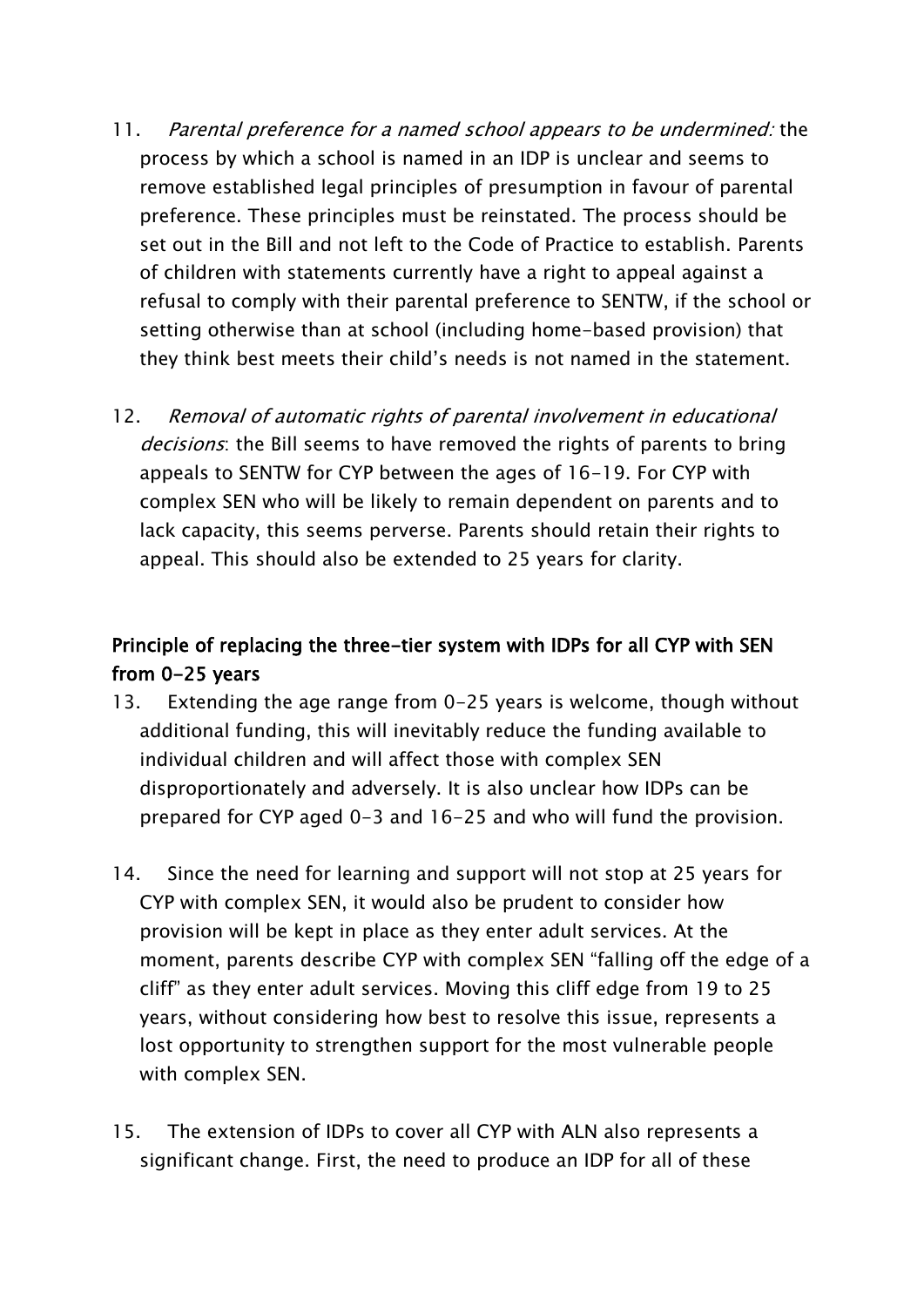learners will result in a greatly increased administrative burden for LAs, schools and health boards. Second, it is not clear how a single defined IDP process can meet the needs of this very diverse group, particularly those with complex SEN who need expert assessment of needs and provision. Third, while superficially the removal of the three-tier system seems attractive, there will be no clear signposting for parents as to when they have exhausted school based provision and should be requiring the LA to take over responsibility for the IDP. It seems naïve to imagine that there will be no disagreement between parties about this issue. The consequences of extending the remit of IDPs beyond those of current statements of SEN would seem to require further consideration, to ensure fitness for purpose and to ensure that the system is adequately funded.

#### The IDP process **Assessments**

- 16. It appears that the legal right for parents to request an assessment of SEN has not been replicated, and therefore this legal right to request an IDP has been lost in the Bill. This must be reinstated. It is also worrying that there are no timescales attached to any stages of the IDP process and there is no detail given about it.
- 17. The requirement for schools to attempt to determine provision first before decisions may be passed over to a LA also adds an additional step to the bureaucracy associated with challenging decisions made. It is also unclear when the LA or school will be responsible for assessing a learner's needs. It is entirely possible that this could result in a selfperpetuating loop, where CYP's cases are passed between the two. This is a retrograde step and harks back to the days before the current SEN system was created.
- 18. The process by which IDPs should be provided for CYP who do not attend a school is not considered. Of particular note are CYP in the following situations: in early years (0-3 years), educated otherwise than at school or "flexischooling" (dual placements, including school and EOTAS), those in apprenticeships or other provision outside schools in later years. These are significant gaps in the Bill and are likely to apply to the most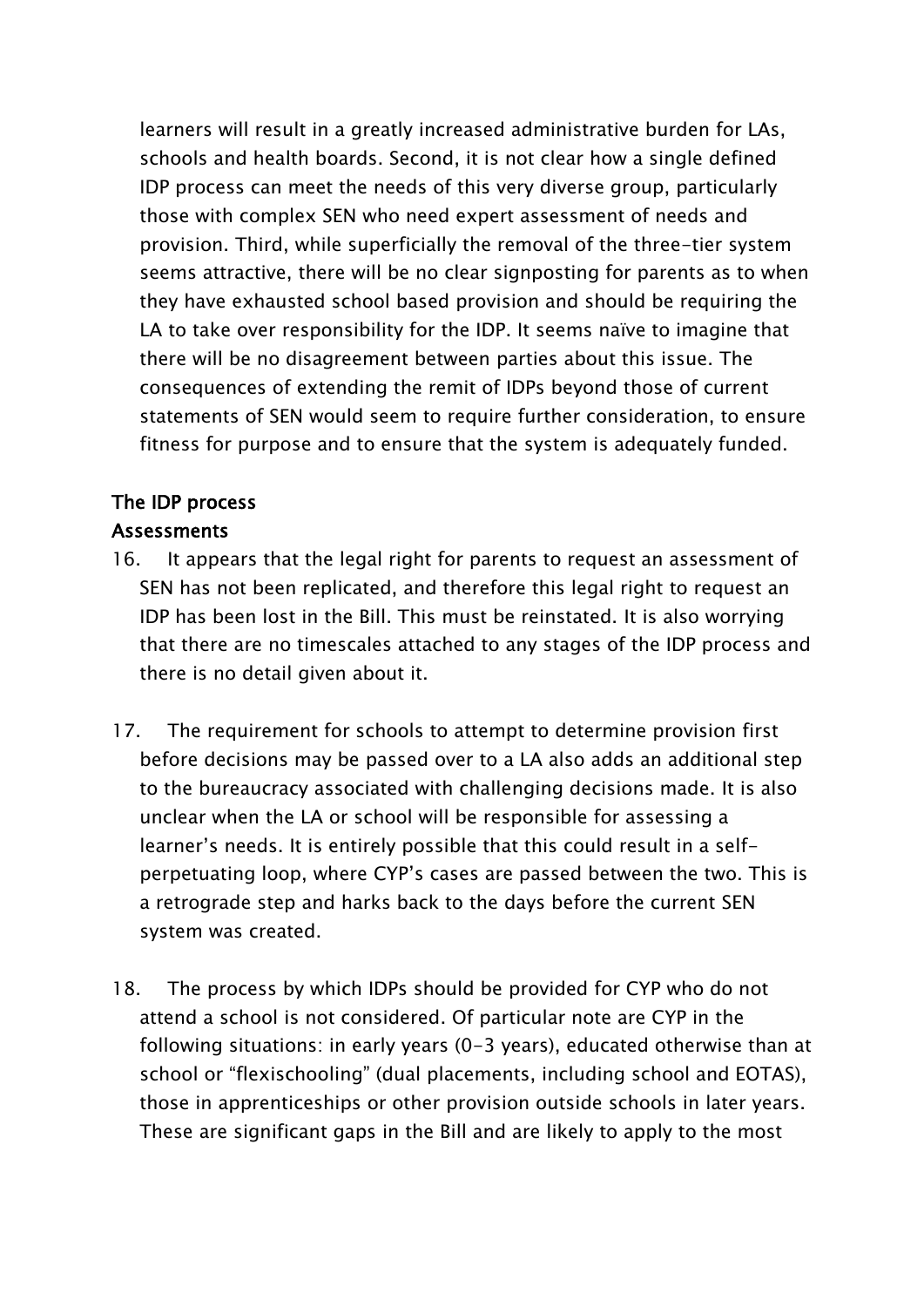vulnerable CYP with complex SEN. This also suggests that there should be a single point of contact for ALN assessments, perhaps the LA initially.

- 19. It is worrying that there is no compulsion to seek expert professional advice during the assessment process. Schools and LAs alone do not have (nor could they ever have) the necessary expertise to make diagnoses and provide advice on every possible condition that may give rise to ALN.<sup>5</sup> In particular, educational psychologists and other experts are a crucial part of the assessment process, and it is concerning that they are not considered an integral part of the IDP assessment and review process. There is therefore no comparison to be had between the rigour of the current assessment processes for statements of SEN and the planned IDP process.
- 20. It is also problematic that it seems schools are empowered to make decisions that reassessment is not required if they consider that "no new information that materially affects that decision": they would not have the expertise required to make that judgement.
- 21. One criticism of the current system of SEN provision is that there are significant differences in the approaches of different LAs in Wales, leading to a "postcode lottery" in provision for children and young people. This would then become a "school-level lottery", in which individual Boards of Governors will be making their own standards regarding when to prepare an IDP and determining what provision is necessary. This is obviously a retrograde step if the objective is to allocate resources on the basis of equal opportunity of access, regardless of location.

#### Format of IDPs

22. The format of IDPs must be set out in legislation, to avoid unnecessary complexity if each school or LA area develops its own format. It is concerning that there appears to be no mandatory content stipulated for

 $\overline{a}$ <sup>5</sup> That a good proportion of teachers in a recent poll appear to think that they are qualified to do so only serves to underline the potential problems. A YouGov poll found that 57% of teachers thought that SEN was misdiagnosed and that 54% thought that parental pressure leads to unnecessary SEN categorisation. This has been roundly condemned by thought leaders in SEN provision for perpetuating harmful stereotypes of "sharp elbowed" parents and led others to question the basis on which teachers are qualified to question medical diagnoses. See https://www.gl-assessment.co.uk/media/2190/gl1670\_hooked-on-labels-not-onneed\_february-2017\_final.pdf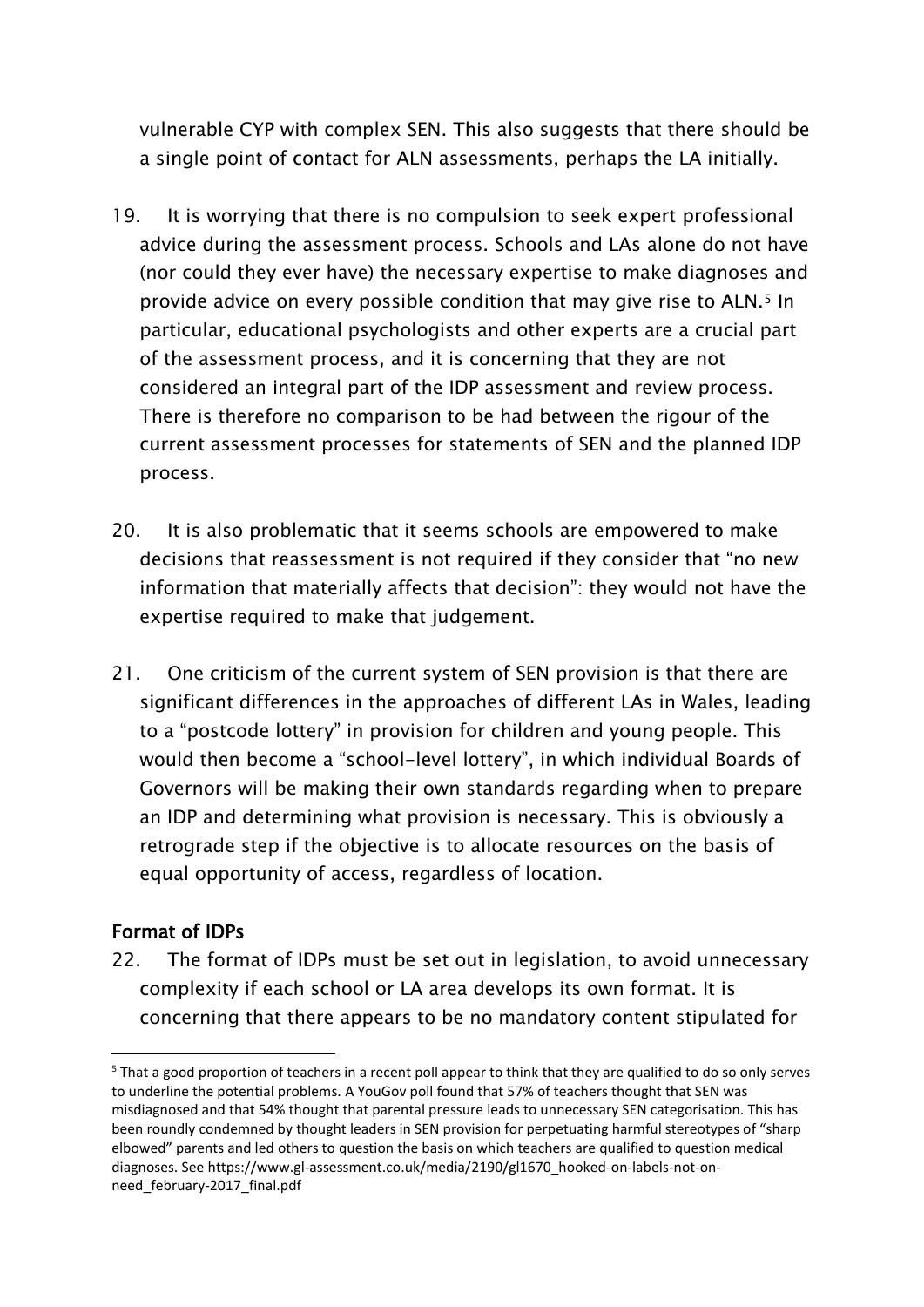an IDP, nor is it explicit about which professionals should contribute to it. This seems unsuitable, particularly for CYP with complex needs.

### IDP pilot process: our experiences

- 23. My child has trialled using the IDP process during a review. The suggested IDP process is not robust and is not fit for purpose. Four questions were used to produce the IDP: what is important to the learner; what is important for the learner; what is working and should be built on; what is not working and needs to change. It is difficult to respond to these questions in a meaningful way.
- $24.$  I would consider that the more relevant issues that need to be determined are:
	- What was the baseline of the child's performance in this domain (e.g. communication skills)?
	- What SMART targets were set at the last meeting?
	- What provision has been put in place over the past period? How was this tailored to the child's individual needs?
	- What progress has the child made towards the targets, if any?
	- Do the targets need to be revised for the next period?
	- What provision should be made going forward to ensure adequate progress?
	- How will progress be monitored and reported on?
- 25. It was not possible to determine any of the above information from the IDP questions and the actions arising were not clear. It is my view that the use of the "four question" IDP review format is flawed and serves to distract from discussing important issues in relation to progress and provision. I would recommend that the process for conducting an IDP review is reconsidered. It is not fit for purpose and allows professionals to escape scrutiny and accountability for outcomes.
- 26. The IDP content must be closely prescribed by legislation and must be evidenced by the assessment reports of suitably qualified professionals. Parents should retain their current rights of appeal at each stage, and additionally be allowed to appeal if a school or LA refuses to amend an IDP.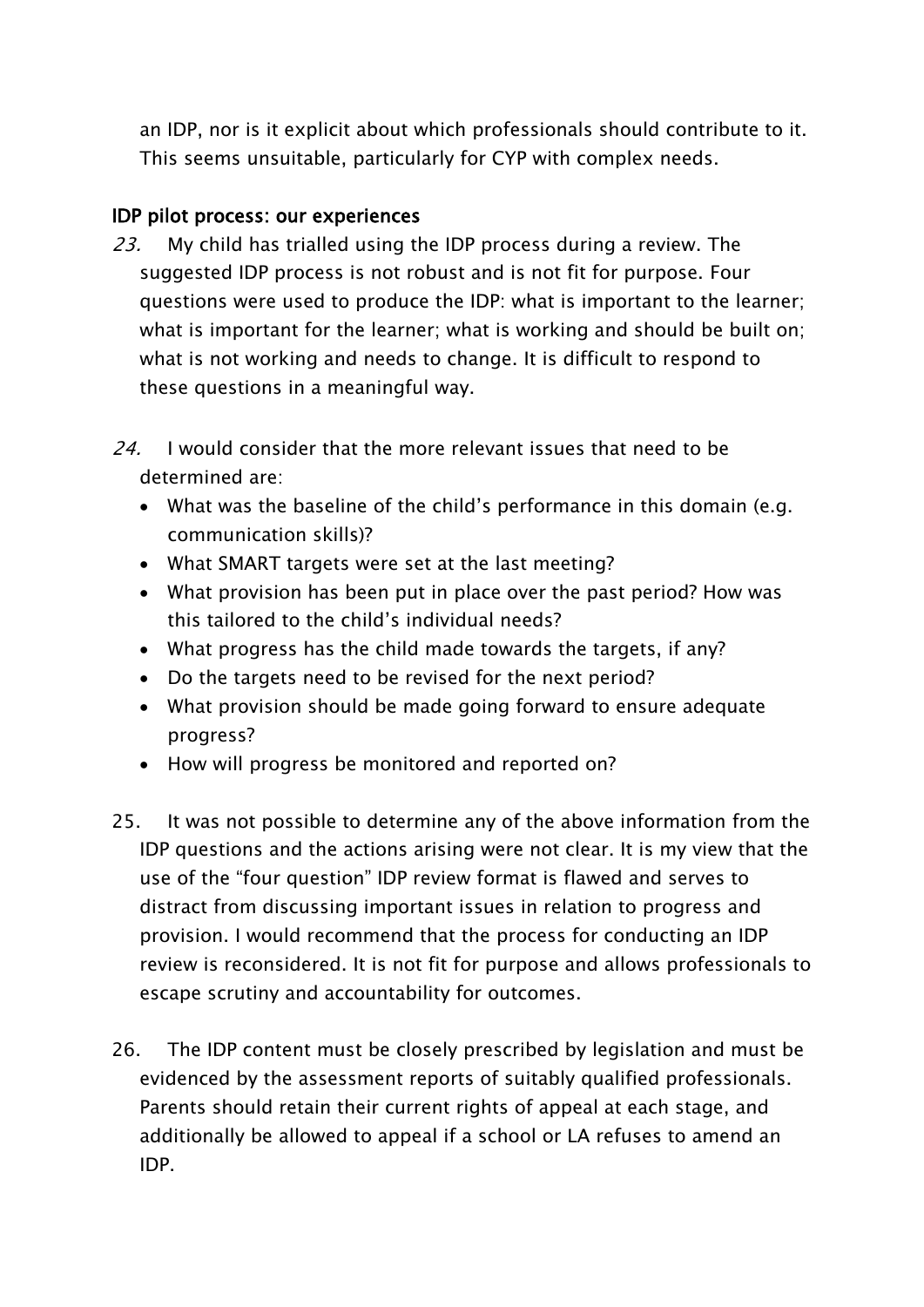#### Multi-agency collaboration

- 27. While based on good intentions, there are multiple issues arising from the measures for health boards in the legislation, which appear not to have been considered. Firstly, it is unclear who is responsible for provision, if the health board does not have a current service to meet the needs identified. It is not clear in the event of a disagreement between the health board and LA, how issues would be resolved e.g. it appears that any complaint by parents about therapy provision would need to be made via the Health Board while also lodging an appeal to SENTW. At the moment, LAs would be responsible for securing provision directly from independent professionals if a health board can't provide it, which should be maintained for IDPs to ensure a simple "one stop shop" process of appeal for parents.
- 28. While the assumption seems to have been made that multi-agency working benefits CYP and parents, there is an alternative view. There is great potential for confusion around responsibility for provision in specific cases. For example, case law has established that speech and language therapy is an educational provision, if it is required to access education. Therefore, there is no doubt in the current system that LAs are responsible for statemented provision. It is not clear in the Bill if the LA, health board or both would be responsible for SLT provision in an IDP in future. The Bill should retain the clarity of keeping the LA primarily responsible legally for delivering the provision in the IDP.
- 29. Data protection will continue to be a significant issue. No information about CYP or their parents should be changing hands without their knowledge and they should at least be asked to give consent on each occasion when it does: "nothing about us without us" is the principle that needs to be upheld. It would also be good to see plans to make full disclosure of information held about parents/CYP to parents/CYP common practice, so that parents/CYP do not have to resort to subject access requests (which attract a fee) to see their own files and data, as they do currently.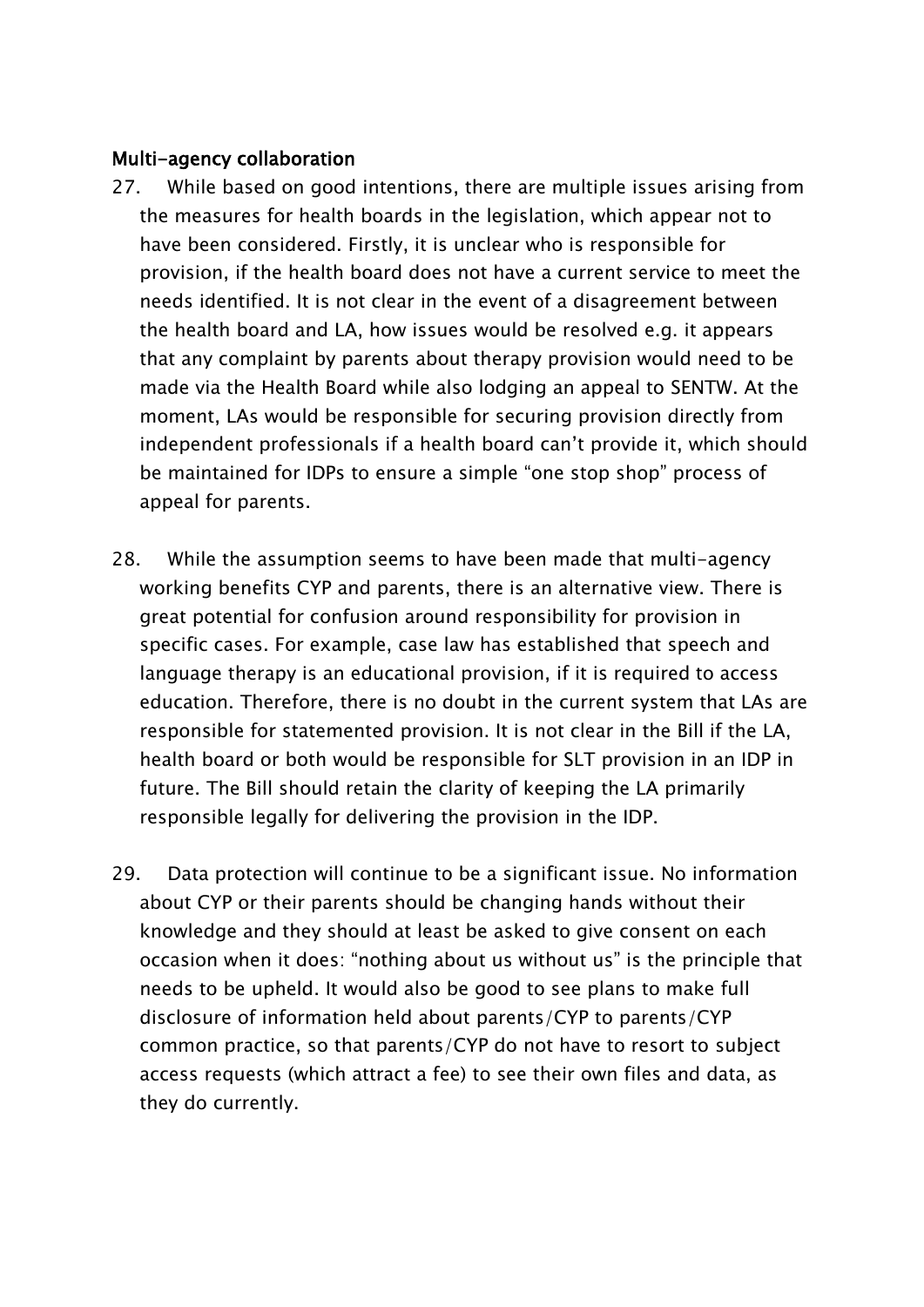# Addressing fundamental conflicts of interest in assessment and provision for **SEN**

- 30. There are significant issues that have been barely considered with respect to how agencies work together now and in assuming that this bill will result in better collaboration. In 2006, the House of Commons Select Committee recommended that: "The landscape of local authorities and local health organisations is continually changing which makes it difficult to make specific individual recommendations about the way they should work together. We consider, however, that assessment of SEN should not be made directly by the bodies that fund the provision, and any revision of the system overall should take this principle on board. (Paragraph 161)" (recommendation 37). <sup>6</sup> In my view, the CYPE Committee should be considering in full the recommendations made in this report, which seem comprehensive and relevant to defining a better system of assessment and provision for ALN in future.
- 31. The principle of separating the assessment of SEN from processes of funding and resources in LAs and Health bodies has been recommended many times before by those representing the rights of parents and disabled children in SEN issues. This is absolutely crucial in ensuring that assessments are accurate and sufficiently detailed to reflect needs and the provision required. At present, there is a perverse incentive to downplay support required and to fit CYP to whatever service is available, rather than carefully assessing and documenting what each person requires and making provision to meet those needs. The potential for appropriate and timely SEN provision to reduce the lifetime costs of each individual's need for educational, health and social care support should also be considered in these decision processes.
- 32. A solution would be to remove the assessment role entirely from LAs, the NHS and schools and give the role to independent experts. This would also have the advantage of ensuring a degree of standardisation in assessment of needs. It would also provide the whole ALN system with a body of independent professionals who could inform the processes more generally.

<sup>6</sup> Select Committee on Education and Skills. Third Report : Special Educational Needs, HC 471 (2006). https://www.publications.parliament.uk/pa/cm200506/cmselect/cmeduski/478/47802.htm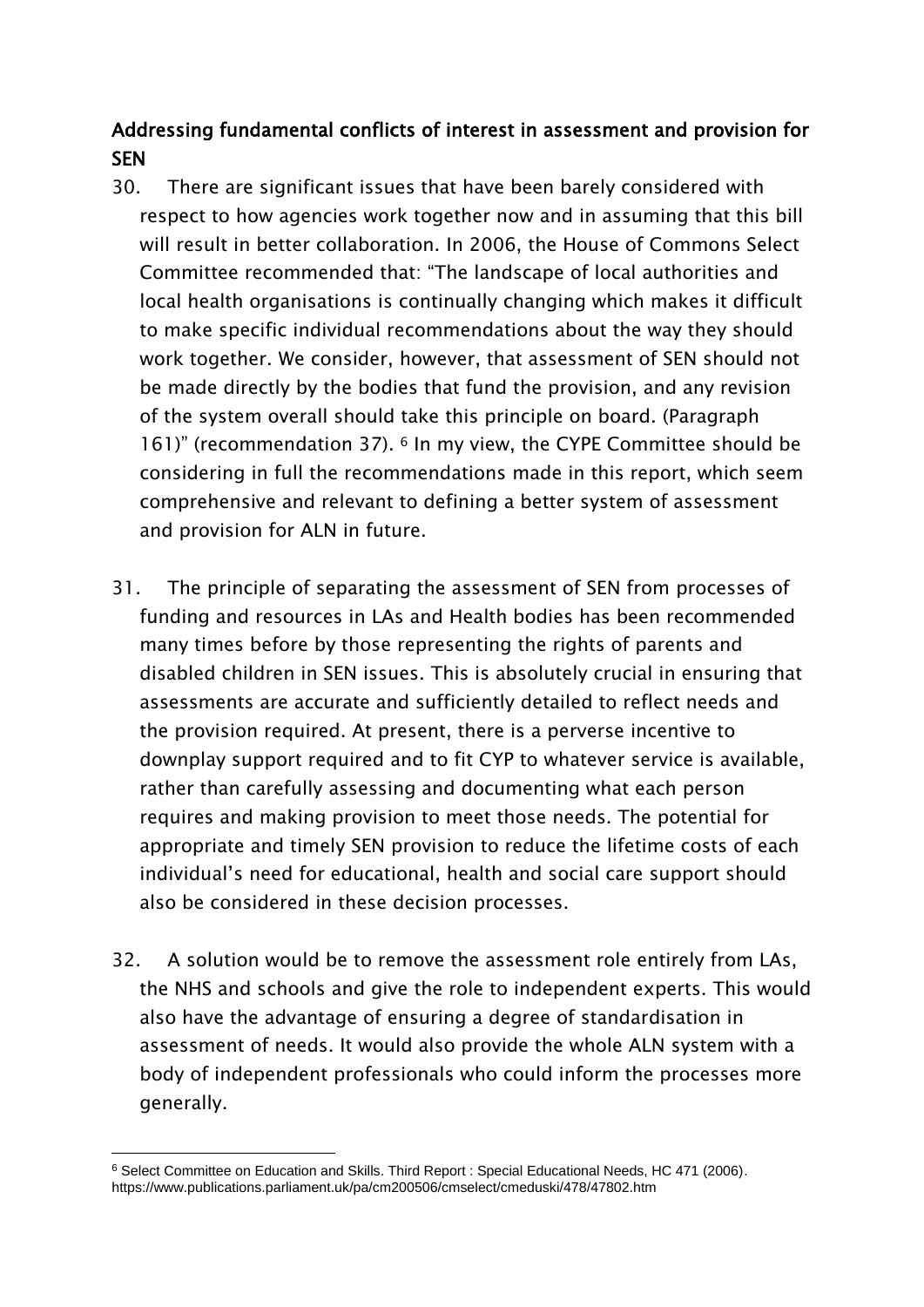#### Disagreement resolution

- 33. In determining appropriate frameworks for resolving disagreement, it appears that the Welsh Government has not attempted first to find out why it is that parents find themselves in disagreement with their LA, schools and often NHS professionals (acting for the LA rather than in a neutral capacity) regarding assessment and planned provision for SEN. These issues are very well documented across numerous sources over a very long time period. The metaphor of "fighting" is often used by parents to describe the process of dealing with LAs, schools and the NHS to secure SEN support<sup>7</sup>. Parents' views, when documented by researchers over time, remain remarkably consistent in the problems they have identified in the SEN system<sup>8</sup>. The attitudes of professionals involved in provision of services within SEN processes has also been shown to present a barrier to working effectively with parents in the interests of their children9. Large scale cultural changes will be required for such professionals to view parents as full partners in decision-making, bringing their own expertise to the process (derived from their own lived experiences of managing their child's condition). To imagine that this will happen without support is wholly unrealistic and regulation is needed to ensure that best practice is adhered to at all levels, bringing accountability into a system where the vast majority of the actors have traditionally acted with impunity.
- 34. A particular issue from the perspective of parents concerns the current lack of transparency in current SEN decision processes in LAs and health boards, which contributes to creating the conditions for disagreements to occur and mitigates against resolution. For example, it is common for the needs of CYP to be considered by LA SEN Panels of unknown membership, where decisions are made regarding SEN provision and placements. The Panel meetings are held *in camera* and minutes are not

 $7$  E.g. see Duncan, N (2003) Awkward Customers? Parents and Provision for Special Educational Needs, Disability & Society, 18:3, 341-356.

<sup>8</sup> See Chris Gravell's summary article for Network 81 in 2000 here

[http://www.zen123082.zen.co.uk/Articles/tribunal.htm.](http://www.zen123082.zen.co.uk/Articles/tribunal.htm) More recently, two further research reports into disagreement resolution via the tribunal process and mediation were conducted by Merton branch of Mencap in 2013 (se[e http://www.mertonmencap.org.uk/pdfs/SEND-Tribunal-Survey-Results-August2013.pdf\)](http://www.mertonmencap.org.uk/pdfs/SEND-Tribunal-Survey-Results-August2013.pdf) and SOS!SEN in 2014 [\(http://www.sossen.org.uk/information\\_sheets/SOS!SENResearchReport18Feb14.pdf\)](http://www.sossen.org.uk/information_sheets/SOS!SENResearchReport18Feb14.pdf). All documents were last accessed 14 December 2015 and it is remarkable that similar issues arise in all publications. <sup>9</sup> Bezdek, J, Summers JA, and Turnbull A (2010). Professionals' Attitudes on Partnering with Families of Children and Youth with Disabilities, Education and Training in Autism and Developmental Disabilities, 45(3), 356–365.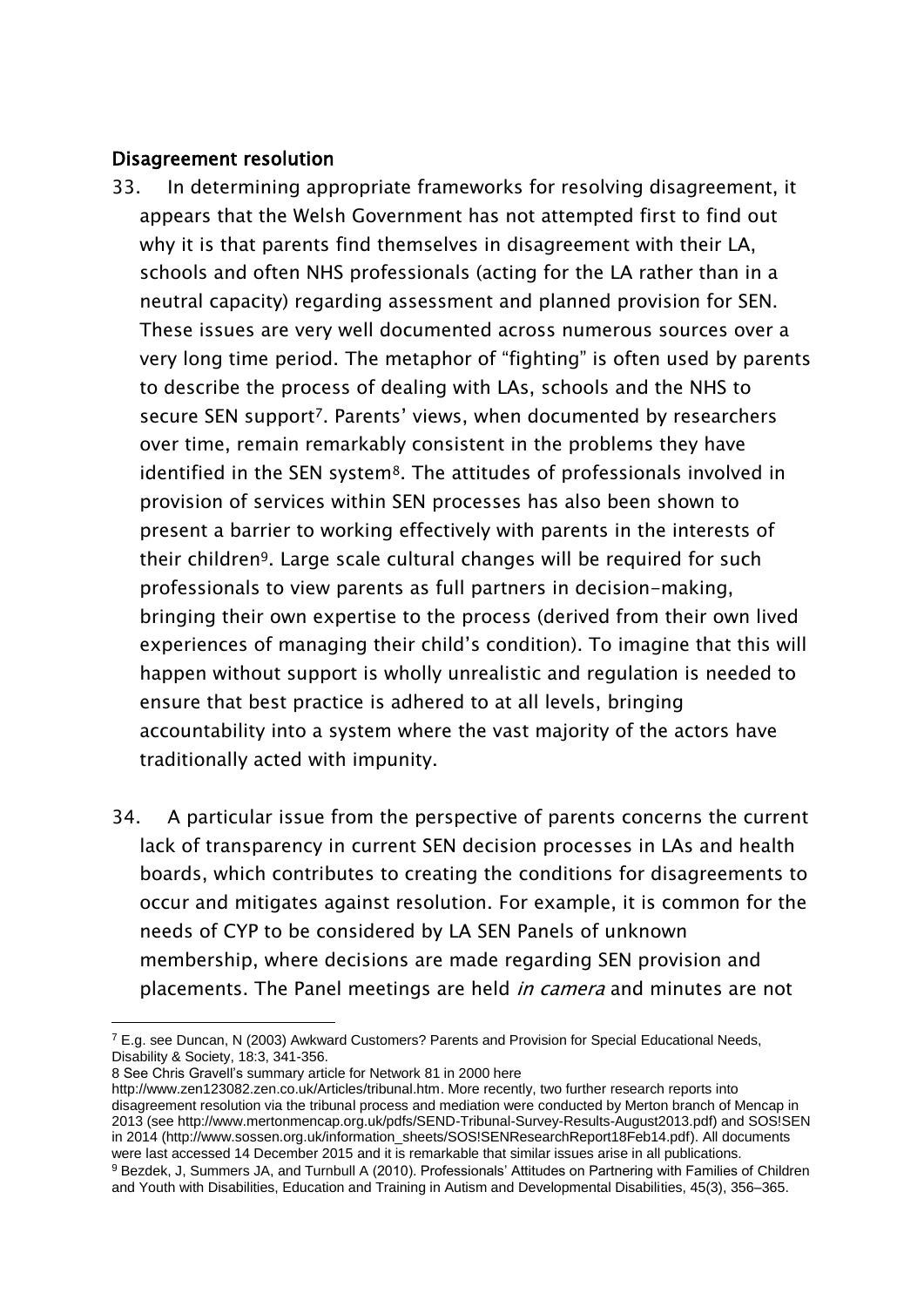generally made available. Michael Charles, legal expert and CEO at Sinclairslaw has recently called for complete transparency in these SEN processes. He states in commentary on one LA that has opened the process to public scrutiny: "I truly believe that the time has come for absolute transparency. By adopting this method less people will wish to burden the courts or tribunal with claims that could have been avoided. Mediation services will be less strained and more resources will be available to actually provide for our children. I welcome this local authority approach as a refreshing change in protocol. It is important that other sensible local authorities follow the lead. It is far better to properly pay regard, at the outset to the voices of parents, who not only know their child the best but who can relay the truth about all of their child's needs. Better to allow parents to hear the deliberations than to seek to bury them under a bureaucratic procedure leading to costly legal proceedings in which the truth is likely to ultimately prevail."<sup>10</sup> I think that the Welsh Government should ensure that these principles of absolute transparency, candour and meaningful involvement of parents in decision processes are enshrined in ALN legislation, in the interests of minimising the potential for disagreement from the outset and reducing the need for mediation and legal action.

35. It is also concerning that "disagreement resolution" is being mooted as a way to reduce reliance on tribunals, without fundamentally addressing the problems that lead to disputes arising. It is a leap of faith to imagine that a more formal process for mediation will have a different result without the widespread cultural changes I have described. Disagreement resolution may be effective in a set of very limited circumstances: the ALN system has an appointed regulator to ensure that best practice is enforced throughout (e.g. by enlarging the role of SENTW); the LA has no role in funding or appointing independent advocates or mediators, to ensure their independence and that they are funded at an appropriate level, since organisations funded by LAs may be compromised in their ability to support parents/CYP and reluctant to undertake true advocacy e.g. representing them against the LA at mediation and Tribunal; independent advocates or mediators are very highly trained specialists in

 $10$  See commentary on the benefits of greater transparency in LA SEN Panel decisions here: http://www.sinclairslaw.co.uk/news/panel-decisions-should-not-be-behind-closed-doors/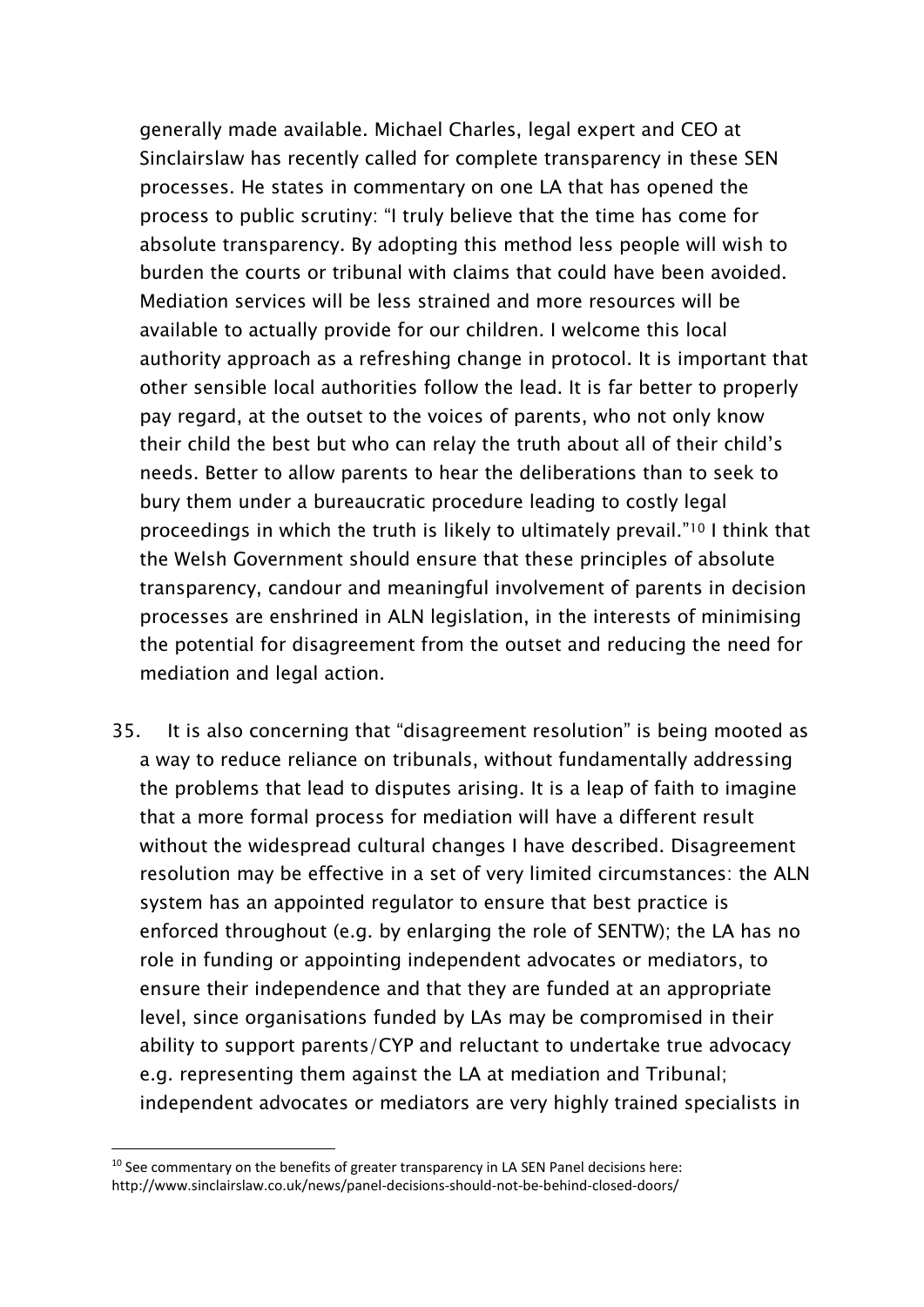disagreement resolution, legislative requirements and in the technical detail of SEN provision; independent mediators are appointed on the basis that they are seeking consensus and a fair outcome for all parties, particularly ensuring equality of opportunity to put a case forward e.g. all parties have access to the same information; independent advocates are very clear that their role is to support parents/CYP in mediation, including fighting their corner as necessary and helping them to construct legal arguments/ detailed cases to defend children's educational rights; a mediation process should run in parallel with an appeal process leading to Tribunal i.e. it is not a substitute for the appeal process; if the LA and parents' positions are already so entrenched that no compromise is possible (which will always be a common position), there should be a means of refusing mediation on the basis that there is no opportunity for formal agreement; should the mediation process fail or be incomplete in any way, the independent advocate will continue to support the parents/child in constructing their case for the Tribunal, including appearing as an advocate for the parents/CYP if this is necessary.

#### Implementation and enforcement of statements: lessons learned for IDPs

- 36. A particular problem that arises for parents after statements have been issued at present is enforcing the provision in the statement, i.e. ensuring that support is delivered as set out in the statement. This is particularly the case if statements are poorly and ambiguously worded, allowing LAs to effectively fail to deliver the required provision. Any plans, therefore, to allow "flexibility" to LAs or schools in defining provision I would regard as a retrograde step. It also follows that the content of IDPs must be prescribed by statute and should be written unambiguously, so that there can be no doubt on reading it what support needs to be delivered (as required by case law).
- 37. As an example where "flexibility" can compromise making adequate provision to meet identified needs, one can consider the spurious argument made by some professionals that full time 1:1 support (e.g. teaching assistant, ABA therapist, etc.) provided by someone who knows the person with complex needs well and is well-trained in supporting their individual needs jeopardises their independence. To achieve true independence, CYP need to have gained proficiency in a range of adaptive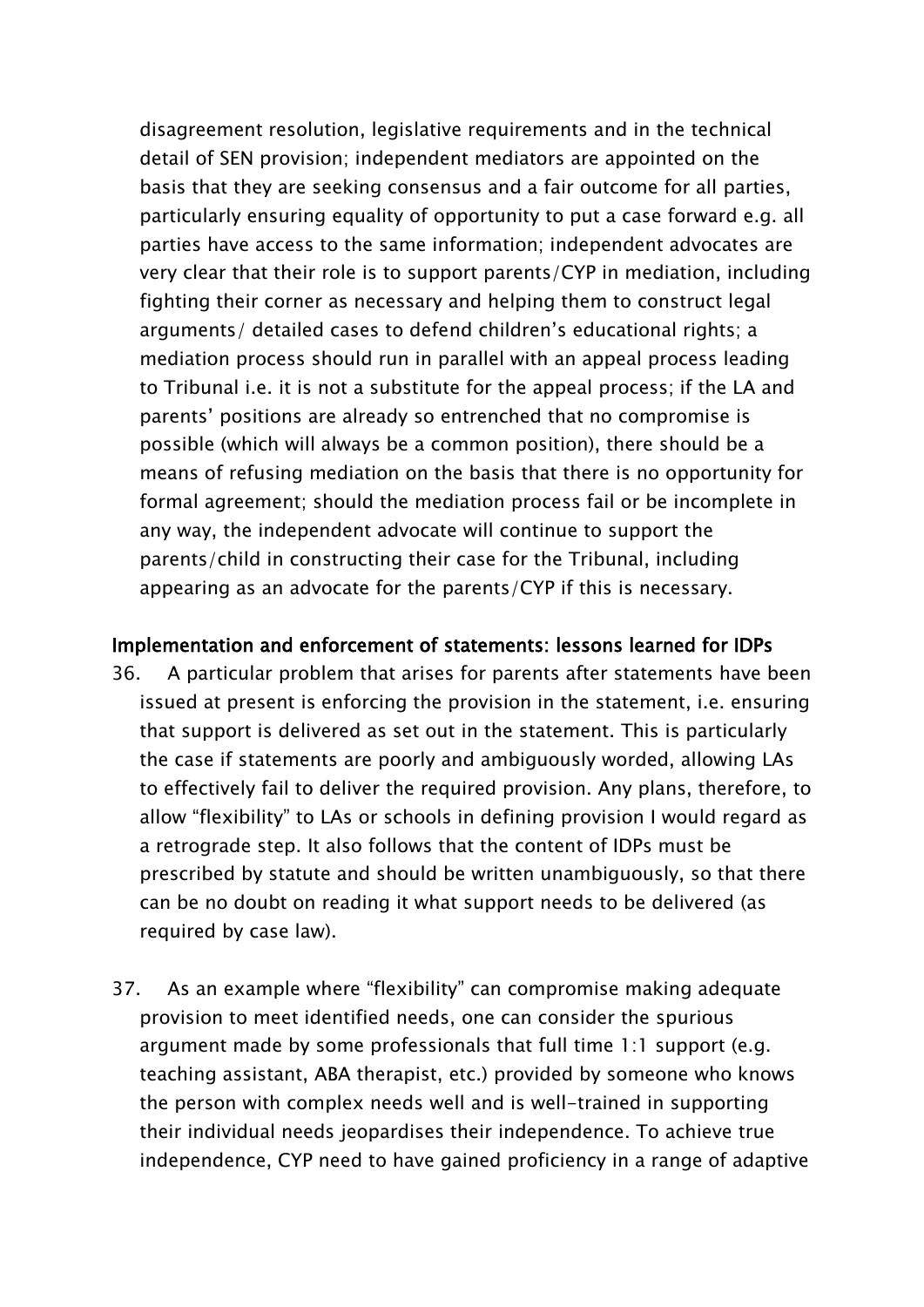and social skills. Until they have, they may need to be taught these skills on a 1:1 basis by someone who understands their needs and this provision will need to be specified and quantified in a Statement or IDP to ensure that it is delivered. CYP with complex SEN will also generally be far behind their typically developing peers in terms of skill development and do not have time to waste in unproductive activity. Providing 1:1 support with someone they know and trust in these circumstances allows CYP to focus on purposive activities and minimises barriers to learning such as self-stimulating behaviour or acute anxiety. To allow the "flexibility" to remove reliable, well-trained 1:1 support from a child or young person where these skills are not established sets them up to fail, with consequences for their mental health as well as skills development.

- 38. Parents should not be charged alone with ensuring that the actors in the ALN system remain accountable, as happens now. At present, LAs can rest easy, knowing that parents can only bring tribunal appeals in a number of very restricted circumstances and that otherwise, the only available remedy is bringing a Judicial Review. Neither process brings swift resolution and leads to delays in addressing urgent problems with provision. Since the tests for legal aid are so stringent, Judicial Review is actually not an option at all in most circumstances anyway, often leaving parents with no available remedy.
- 39. To change this situation, the whole system should be regulated by an overseeing body to ensure legislative compliance and to define best practice, backed by the legal powers to enforce this. For example, I would suggest extending the remit of the SENTW, so that it is given relevant new powers to ensure best practice in the ALN system beyond appeals relating to IDPs. For example, the SENTW could hear complaints regarding nondelivery of provision in IDPs, having powers to investigate and to make orders requiring that the IDP is delivered in full. From experience, such disputes can take years to resolve, requiring simultaneous legal/procedural actions. The lack of accountability and transparency causes procedural problems and delays in resolution. The CYP involved will also never get back the time wasted where they could have been making progress.